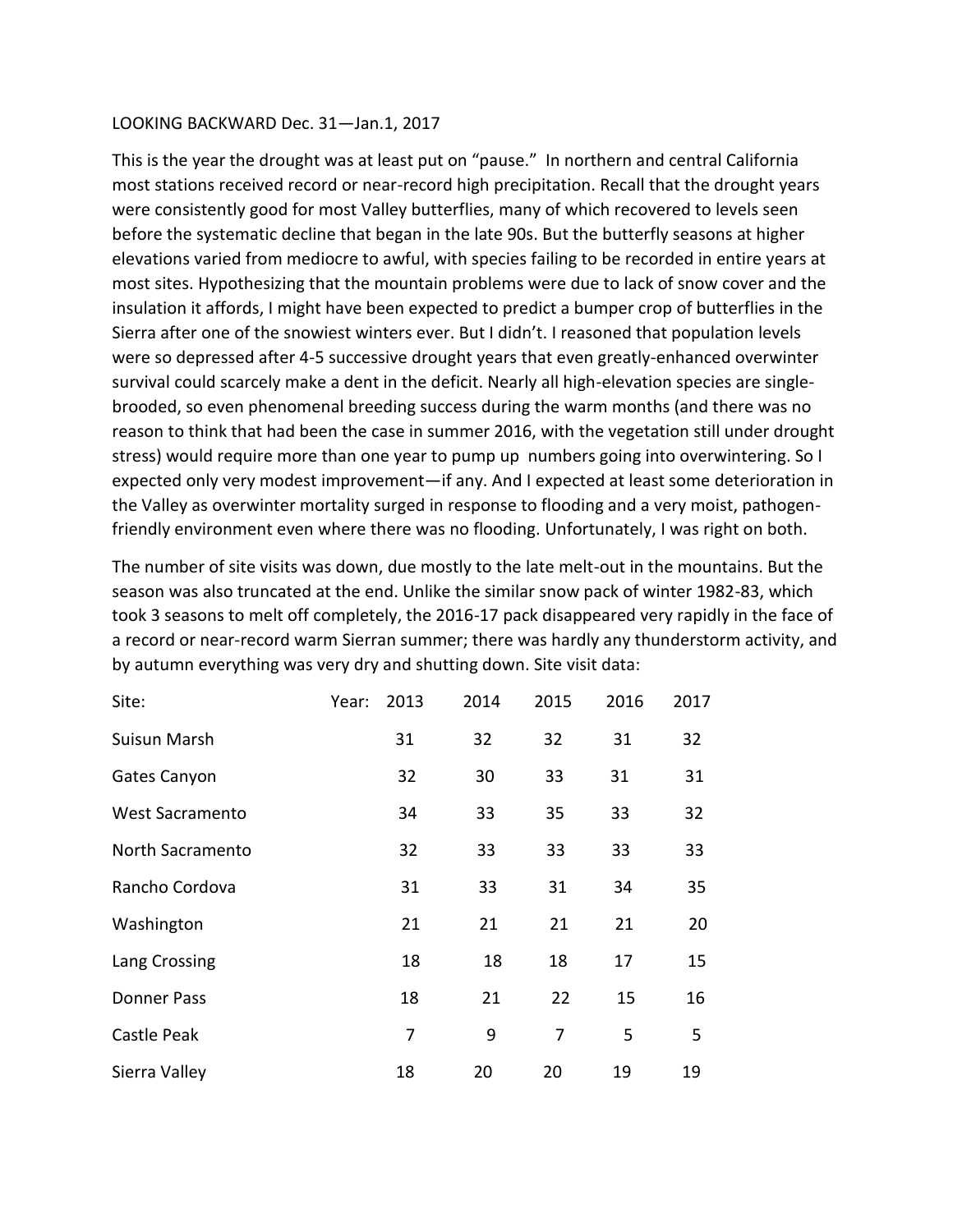| Totals: | 233 250 252 239 238 |  |  |
|---------|---------------------|--|--|
|         |                     |  |  |

Suisun and North Sacramento had persistent flooding in the most flood-prone areas. The west half of West Sacramento, west of the levee, lies in the Yolo Bypass flood basin and was under water until early summer. Usually there is a huge post-flood butterfly "boom" when the Bypass is recolonized, but it was somewhat muted this year. *Lycaena helloides* was eradicated in the Bypass and did not reappear until ix.11, but it built up good numbers in autumn. It had a bad year at all low-elevation sites. *Brephidium exile* was eradicated at Suisun and did not reappear until ix.1. It did not recover, and had its worst year ever at Suisun, peaking at only 124 animals on x.31. It was first recorded in West Sacramento on viii.15 but actually built up quite a dense population in autumn, peaking at 203 on x.29. All its breeding there was on *Atriplex triangularis (=A. patula* var. *hastata)* with none at all observed on *Salsola. Polites sabuleti,* which had nearly blinked out in 2016, apparently went extinct in West Sacramento in 2017—not due to flooding. *Lerodea eufala* was very low everywhere.

Both *Everes comyntas* and *Plebejus acmon* had poor years at all low-elevation sites. *Pieris rapae*  had a robust but hardly record-setting year. *Colias eurytheme* – after very poor performance during the drought years and a recovery in summer 2016 – had an old-fashioned "outbreak" in alfalfa in late viii-early ix, but the expected repeat in x never happened.

As usual after wet years, emergence dates were a bit later than during the drought. In the Sierra, however, the rapid melt-out made them less late than in previous very heavy snow years. In the Valley we initially had 23 index phenology species. Two of those became extinct at our sites, and a third was not seen in the Valley this year. That leaves 20 species for comparison. Of these, 6 were earlier in 2017 than in 2016, an average of 15 days earlier, while 13 were later, an average of 16 days later, and one was unchanged. For the entire set, an average species was 6.1 days later in 2017 than in 2016. *Lycaena helloides* distorted the late calculation, having been 75 days later than last year (vii.18.17 vs. v.4.16) due to flooding. If it is not counted, the average late species was only 11 days later in 2017, and the average species overall was only 3.6 days later.

*Phyciodes campestris* and *Euchloe ausonides* remain apparently extinct from my low-elevation transect sites. They had been index species.

MIGRATORS: *Nymphalis californica* had returned from limbo last year, and the trend continued. Mass migrations were observed at Mt. Shasta and Lassen at the usual time in earlymidsummer, but only moderate numbers were seen this far south. Day-positives were quite similar to last year:

| Year | LC DP WA SV CP Total |  |  |
|------|----------------------|--|--|
| 2012 | 3 3 4 1 4 15         |  |  |
| 2013 | 2 4 9 0 5 20         |  |  |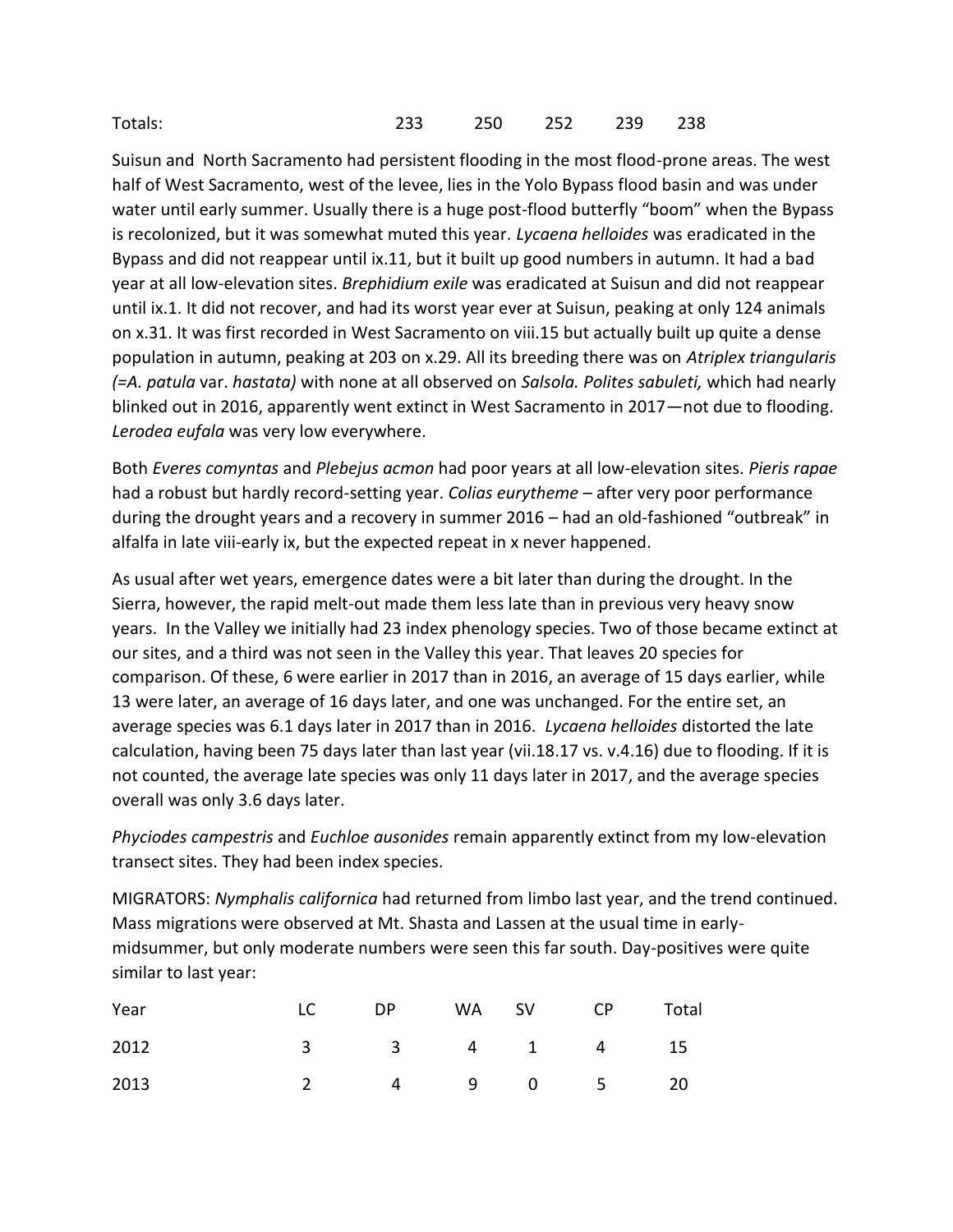| 2014 | 3 3 8 0 5 19                                                                              |  |  |
|------|-------------------------------------------------------------------------------------------|--|--|
| 2015 | 4 3 8 0 1 16                                                                              |  |  |
| 2016 | $3 \hspace{1.5cm} 7 \hspace{1.5cm} 7 \hspace{1.5cm} 3 \hspace{1.5cm} 3 \hspace{1.5cm} 23$ |  |  |
| 2017 | $5 \qquad 5 \qquad 7 \qquad 1 \qquad 5 \qquad 23$                                         |  |  |

The autumn downslope migration was noted, with observations in Rancho Cordova on x.4 and (apparently a hibernator) xi.17 and xii.8. None was seen at GC in fall.

The Painted Lady, *Vanessa cardui,* had a moderate northward migration that began late – March into April – and consisted of very mixed phenotypes, suggesting a blend of desert-born individuals and ones born farther north due to earlier movements. The southward migration in autumn was nearly absent at rabbitbrush in the Sierra and on the east side, but very strong near the coast (observe Gates and Suisun data):

For each site the first number is the total counted before viii.1 and the second, after.

| Site:     | 2012    | 2013    | 2014   | 2015    | 2016   | 2017    |
|-----------|---------|---------|--------|---------|--------|---------|
| <b>RC</b> | 37, 10  | 25,45   | 106,4  | 269,1   | 25,6   | 72,10   |
| GC        | 15,19   | 9,35    | 121,4  | 236,2   | 22,3   | 63,67   |
| <b>WS</b> | 44,18   | 27,37   | 116,7  | 360,3   | 22,11  | 72,26   |
| <b>NS</b> | 55,22   | 32,38   | 140,2  | 431,3   | 31,6   | 86,26   |
| <b>SM</b> | 35,42   | 20,77   | 159,16 | 388,12  | 32,17  | 22,68   |
| Totals    | 186,111 | 113,232 | 642,33 | 1664,21 | 132,43 | 315,197 |

Numbers were poor in the mountains all season. On the other hand, it was an excellent year for *V. virginiensis* – at all elevations.

The Buckeye, *Junonia coenia,* continued its pattern of peaking in summer and dropping off in autumn (when it used to peak). In the Sierra it was recorded at Lang from v.20 to ix.14; Donner, viii.8 only; Castle, ix.10 only; and Sierra Valley, v.18-x.15. The suggestion is that it overwintered successfully at 5000' on both slopes. Low-elevation counts:

| Site      | 2012 | 2013 | 2014 | 2015 | 2016 | 2017 |
|-----------|------|------|------|------|------|------|
| <b>RC</b> | 93   | 143  | 173  | 350  | 249  | 193  |
| GC        | 69   | 63   | 196  | 269  | 254  | 184  |
| WS        | 74   | 188  | 247  | 634  | 876  | 857  |
| <b>NS</b> | 153  | 395  | 483  | 1274 | 776  | 941  |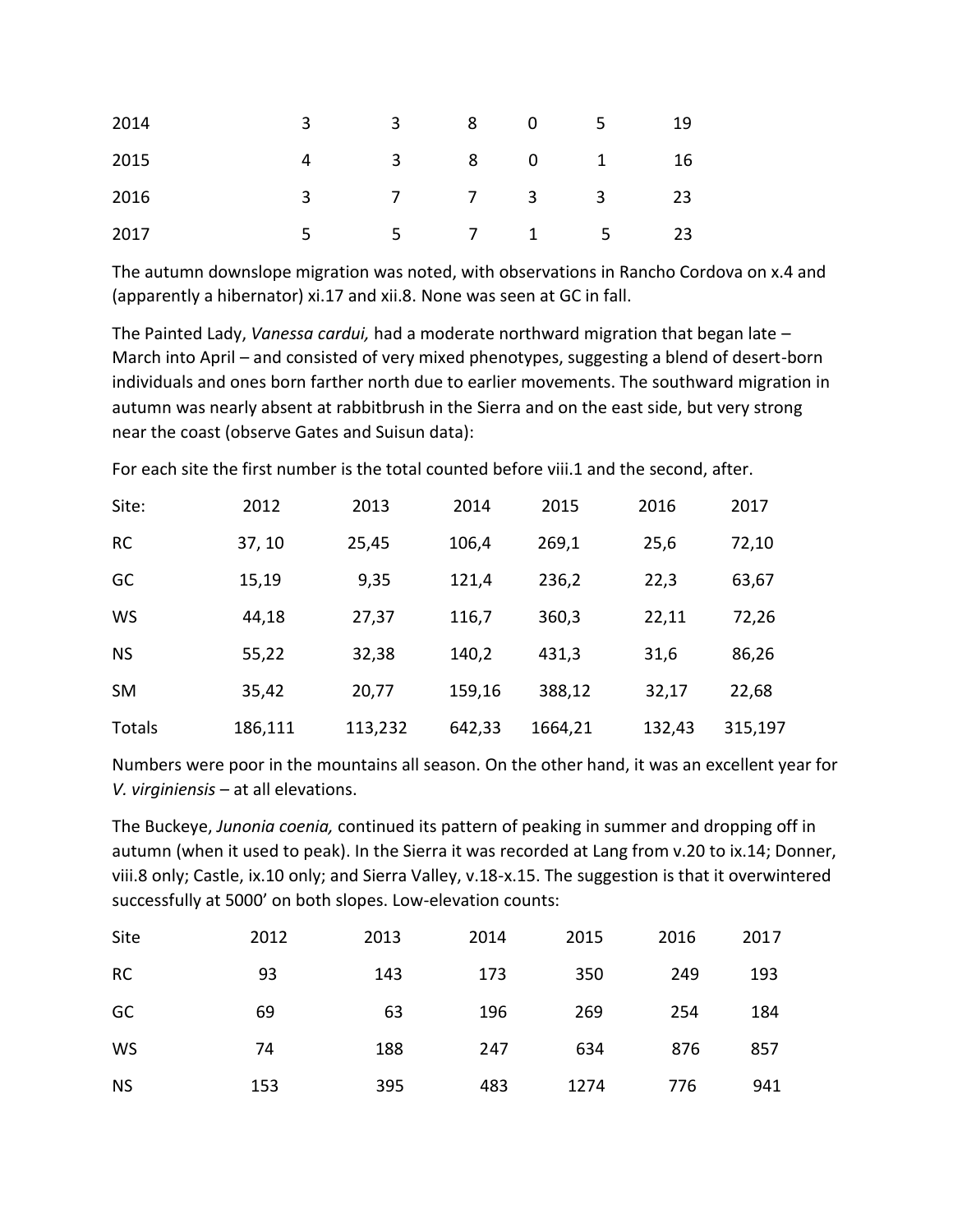| <b>SM</b> | 101 | 95    | 132 391 244 175     |  |  |
|-----------|-----|-------|---------------------|--|--|
| Totals    | 490 | 884 — | 1231 3818 2399 2350 |  |  |

The excellent numbers at WS and NS came despite a late start due to flooding. Numbers of Monarchs (*Danaus plexippus)* were surprisingly close to last year's:

| Site      | 2016 | 2017 |
|-----------|------|------|
| <b>RC</b> | 7    | 9    |
| GC        | 14   | 16   |
| <b>WS</b> | 19   | 14   |
| <b>NS</b> | 11   | 3    |
| <b>SM</b> | 29   | 27   |
| Totals    | 80   | 69   |

Breeding was, as usual, very sporadic and less conspicuous at all my sites than last year. The first Valley record was ii.22.17, 4 days earlier than last year. Monarchs were seen in the Sierra thus: WA viii.21; LC vi.18 and vii.1; none at DP; CP, ix.10 and SV, vi.17, viii.24 and ix.5.

I have paid special attention to the Fiery Skipper (*Hylephila phyleus)* because it is a preferred prey of the naturalized European Paper Wasp (*Polistes dominula).* Wasp populations, which had been very low, rose slightly early in the season but then crashed to the threshold of detectability in late summer-early autumn (peak Fiery Skipper season). There was no trend apparent in any case:

| Site      | 2012 | 2013 | 2014 | 2015 | 2016 | 2017 |
|-----------|------|------|------|------|------|------|
| <b>RC</b> | 202  | 273  | 196  | 171  | 144  | 181  |
| GC        | 26   | 34   | 22   | 69   | 30   | 23   |
| WS        | 325  | 229  | 185  | 328  | 339  | 309  |
| <b>NS</b> | 351  | 444  | 325  | 454  | 308  | 517  |
| <b>SM</b> | 400  | 392  | 628  | 534  | 438  | 283  |
| Totals:   | 1304 | 1472 | 1356 | 1556 | 1259 | 1313 |

Now for the things in trouble regionally!

*Satyrium* species all count as in trouble at low elevations.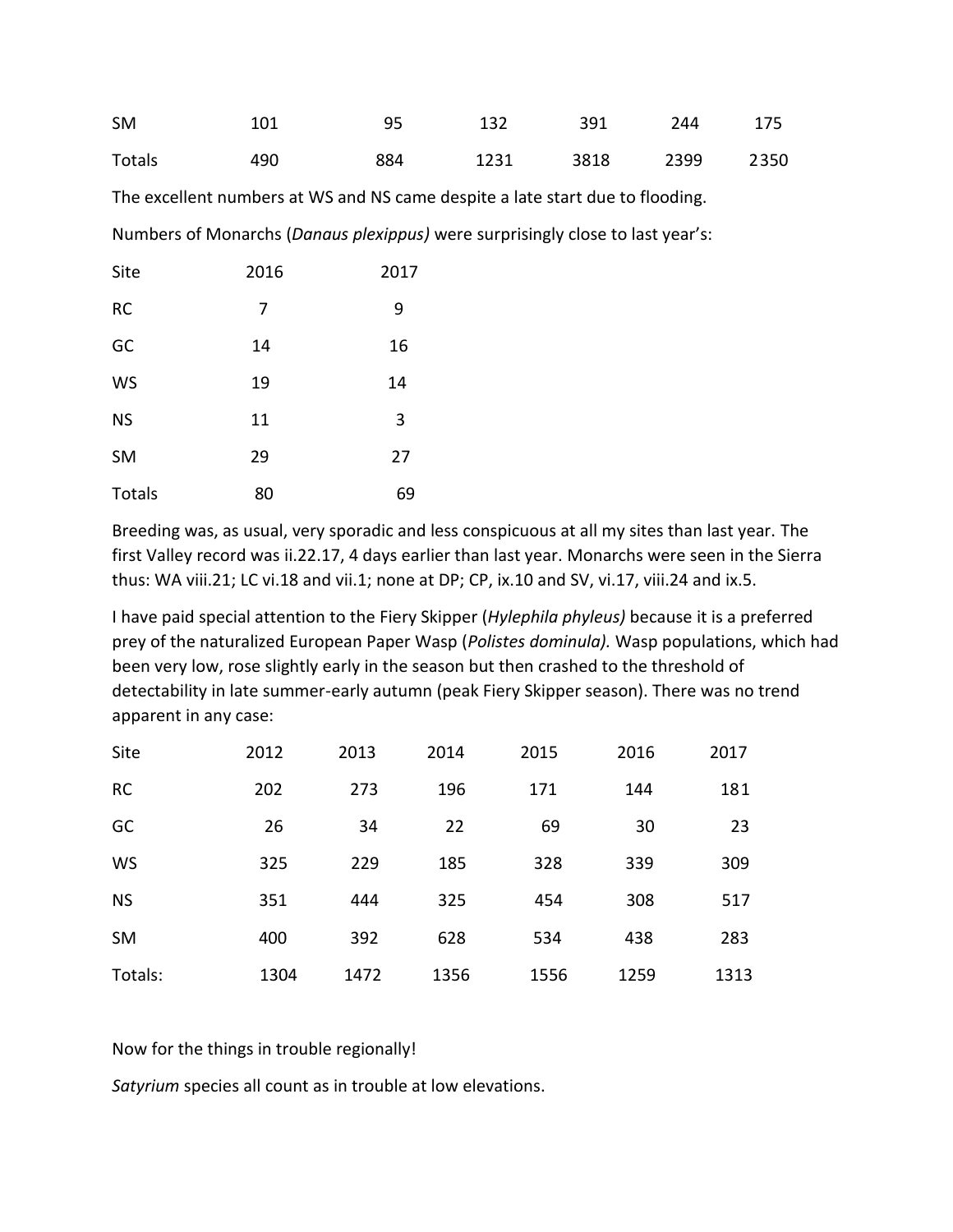*S. sylvinus:* WS 2012:0 2013:7 2014:0 2015:4 2016:4 2017:11

NS 2012: 20 2013:22 2014: 44 2015:10 2016:83 2017:107

GC 2012:8 2013:5 2014:4 2015:10 2016:2 2017:16

*S. californica:* GC 2012:13 2013:16 2014:40 2015:61 2016:102 2017:88

RC 2012:2 2013:6 2014:4 2015:4 2016:34 2017: 27

*S. tetra:* GC 2012:2 2013:1 2014:0 2015:3 2016:1 2017:2

*S. auretorum:* GC 2012:3 2013:9 2014:17 2015:7 2016: 25 2017:15

*S. saepium:* GC 2012:3 2013:3 2014:2 2015: 3 2016:6 2017:5

All *Satyrium* had a terrible year again in the Sierra, as shown by these day-positive totals: *sylvinus,* 1 each at WA and LC, 3 at DP

*californica,* 1 each at WA and SV, 2 at LC; *auretorum,* 1 at LC; *saepium,* 1 at DP, 2 each at WA,LC and SV; *behrii,* 1 at DP, 2 at SV;

*fuliginosum,* 1 at DP, 2 at CP; *tetra,* 2 at SV. These are comparable to 2016.

*Ochlodes yuma* remained stable at 4 seen each in 2016 and 2017 at SM.

*Lycaena xanthoides:*

NS 2012:5 2013:12 2014:31 2015:22 2016:12 2017:11

WS (none since 1 in 2014)

SM 2012:4 2013:4 2014:1 2015:2 2016:0 2017:2

*Glaucopsyche lygdamus:*

NS 2012:0 2013:12 2014:3 2015:8 2016:49 2017:5

RC 2012:15 2013:4 2014:6 2015:125 2016:137 2017:40

*Pyrgus scriptura:* 

NS 2012:0 2013:1 2014:0 2015:1 2016:1 2017:0

WS 2012:38 2013:29 2014:35 2015:55 2016:189 2017:48

SM 2012:2 2013:3 2014:8 2015:13 2016:41 2017:21

*Pholisora catullus:*

WS 2012:37 2013:23 2014:17 2015:71 2016:29 2017:39 NS 2012:4 2013:5 2014:0 2015:1 2016:0 2017:1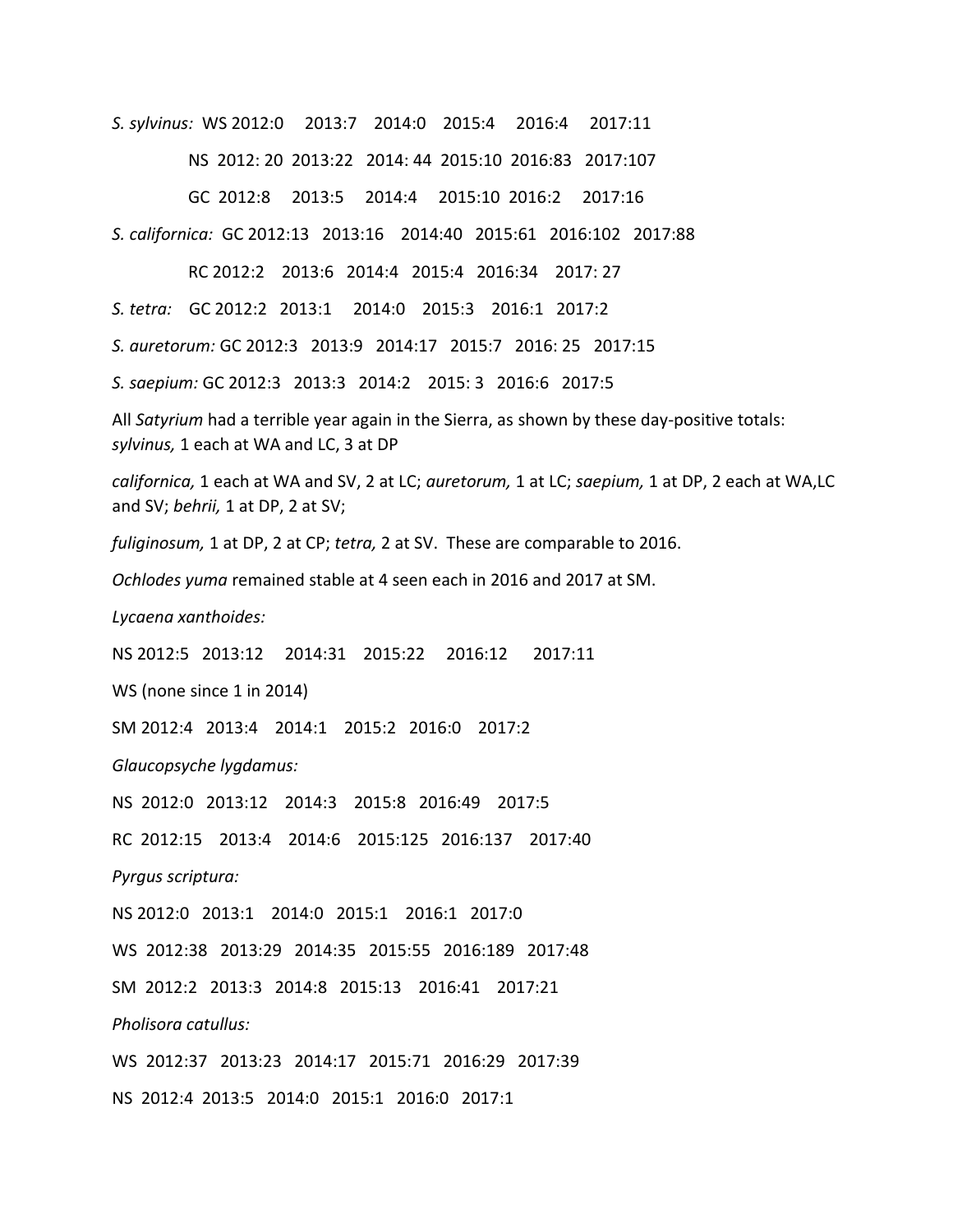The records in Davis and SM last year were not repeated. Here are the skippers that have been on the upswing lately: *Erynnis tristis:*

RC 2012:10 2013:24 2014:25 2015:32 2016:37 2017:45 SM 2012:1 2013:9 2014:20 2015:50 2016:42 2017:18 WS 2012:9 2013:42 2014; 31 2015: 76 2016: 126 2017: 97 NS 2012:59 2013:42 2014:31 2015:88 2016:125 2017:76 GC 2012:27 2013:31 2014:12 2015:66 2016:62 2017:44

*Ochlodes sylvanoides:*

| Site      | 2012 | 2013 | 2014 | 2015 | 2016 | 2017 |
|-----------|------|------|------|------|------|------|
| GC        | 161  | 229  | 81   | 99   | 108  | 224  |
| <b>WS</b> | 18   | 13   | 4    | 1    | 1    | 0    |
| <b>NS</b> | 59   | 69   | 20   | 20   | 25   | 18   |
| <b>RC</b> | 89   | 83   | 191  | 116  | 173  | 77   |
| <b>SM</b> | 40   | 11   | 50   | 30   | 34   | 13   |
| Totals:   | 367  | 405  | 346  | 266  | 341  | 332  |

At RC, this species was exterminated on the gravel bars by flooding and only survived in the uplands.

| GC        | 85             | 79  | 47 | 54 | 52 | 12 |
|-----------|----------------|-----|----|----|----|----|
| WS        | 20             | 7   | 1  | 3  | 7  | 3  |
| <b>NS</b> | 20             | 29  | 16 | 13 | 14 | 12 |
| <b>RC</b> | $\overline{2}$ | 4   | 4  | 5  | 6  | 9  |
| <b>SM</b> | 3              | 6   | 1  | 5  | 3  | 8  |
| Totals;   | 130            | 125 | 69 | 80 | 82 | 44 |

*Poanes melane:* 

Lorquin's Admiral, *Limenitis lorquini,* had been on a roll but was exterminated at RC and possibly at NS by flooding, only reappearing late in the season; it appears

Overwintering larvae took a bad hit everywhere: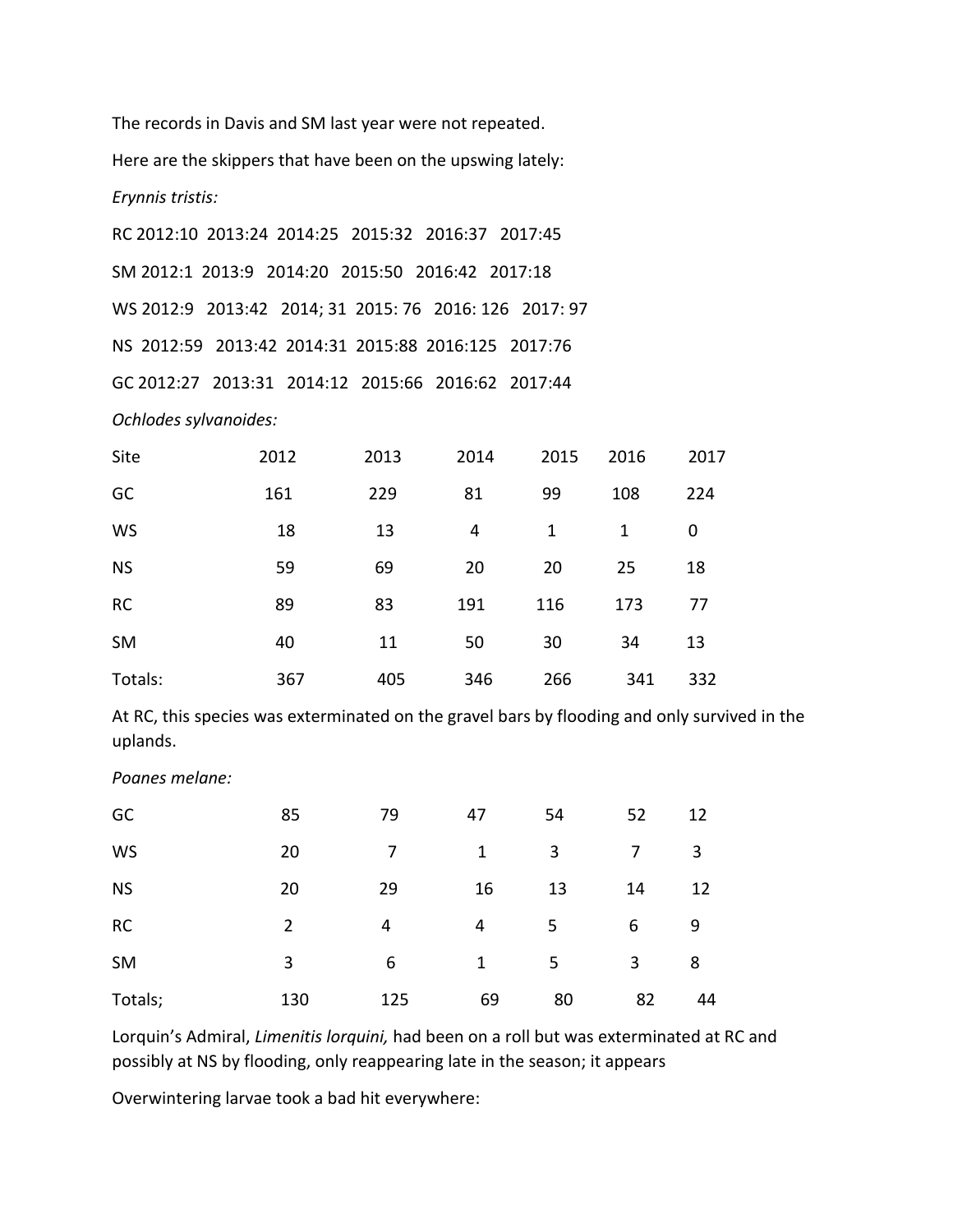| <b>RC</b> |    |                 | 2012:8 2013:34 2014:14 2015:29 2016:36  |     |     | 2017:2  |
|-----------|----|-----------------|-----------------------------------------|-----|-----|---------|
| GC        |    | 2012:38 2013:67 | 2014:38 2015:47 2016:69                 |     |     | 2017:17 |
| <b>WS</b> |    |                 | 2012;37 2013:61 2014:21 2015:31 2016:54 |     |     | 2017:15 |
| <b>NS</b> |    |                 | 2012:6 2013:11 2014:29 2015:26 2016:23  |     |     | 2017:14 |
| Totals:   | 90 | 173             | 102                                     | 133 | 182 | 48      |

The Variable Checkerspot, *Euphydryas chalcedona,* had 6 sightings at GC in 2017, down 1 from 2016.

The Mourning Cloak, *Nymphalis antiopa,* virtually disappeared from the Valley in 2017 but was incredibly abundant at GC in late winter:

| RC          | 2012:22 2013:4 2014:12 2015:6 2016:3 2017:0    |    |    |    |                                    |                                                                              |
|-------------|------------------------------------------------|----|----|----|------------------------------------|------------------------------------------------------------------------------|
| SM          |                                                |    |    |    | 2012:2 2013:1 2014:1 2015:0 2016:0 | 2017:0                                                                       |
| WS.         | 2012:5 2013:10 2014:12 2015:2 2016:1 2017:1    |    |    |    |                                    |                                                                              |
|             | NS 2012:15 2013:10 2014:3 2015:4 2016:1 2017:3 |    |    |    |                                    |                                                                              |
| $1$ in xii) |                                                |    |    |    |                                    | GC 2012:49 2013:40 2014:27 2015:20 2016:32 2017:71 (includes 2 in summer and |
| Totals:     | 99                                             | 68 | 55 | 32 | -37                                | -75                                                                          |

The Pygmy Blue, *Brephidium exile,* had a second straight terrible year. At Suisun it was extirpated by persistent flooding, reappeared very late and never recovered,

peaking on x.31 at only 124 individuals. However, at WS, where it also started late, it had a very good late "bloom" on *Atriplex triangularis,* peaking x.29 at 203 individuals.

The Western Tiger Swallowtail, *Papilio rutulus,* was down slightly:

|                                         |  |  |                         | SM 2012:12 2013:21 2014:22 2015:19 2016:28 2017:12 |         |  |
|-----------------------------------------|--|--|-------------------------|----------------------------------------------------|---------|--|
|                                         |  |  |                         | GC 2012:40 2013:90 2014:47 2015:94 2016:71 2017:79 |         |  |
|                                         |  |  |                         | WS 2012:44 2013:63 2014:27 2015:47 2016:75 2017:40 |         |  |
|                                         |  |  |                         | NS 2012:28 2013:25 2014:31 2015:38 2016:54 2017:57 |         |  |
|                                         |  |  |                         | RC 2012:42 2013:57 2014:46 2015:40 2016:75 2017:47 |         |  |
|                                         |  |  | Totals: 166 256 173 238 |                                                    | 303 235 |  |
| The Dale Curalloutail Depilio curimoder |  |  |                         |                                                    |         |  |

The Pale Swallowtail, *Papilio eurymedon:*

GC 2012:70 2013:53 2014:8 2015:32 2016:51 2017:30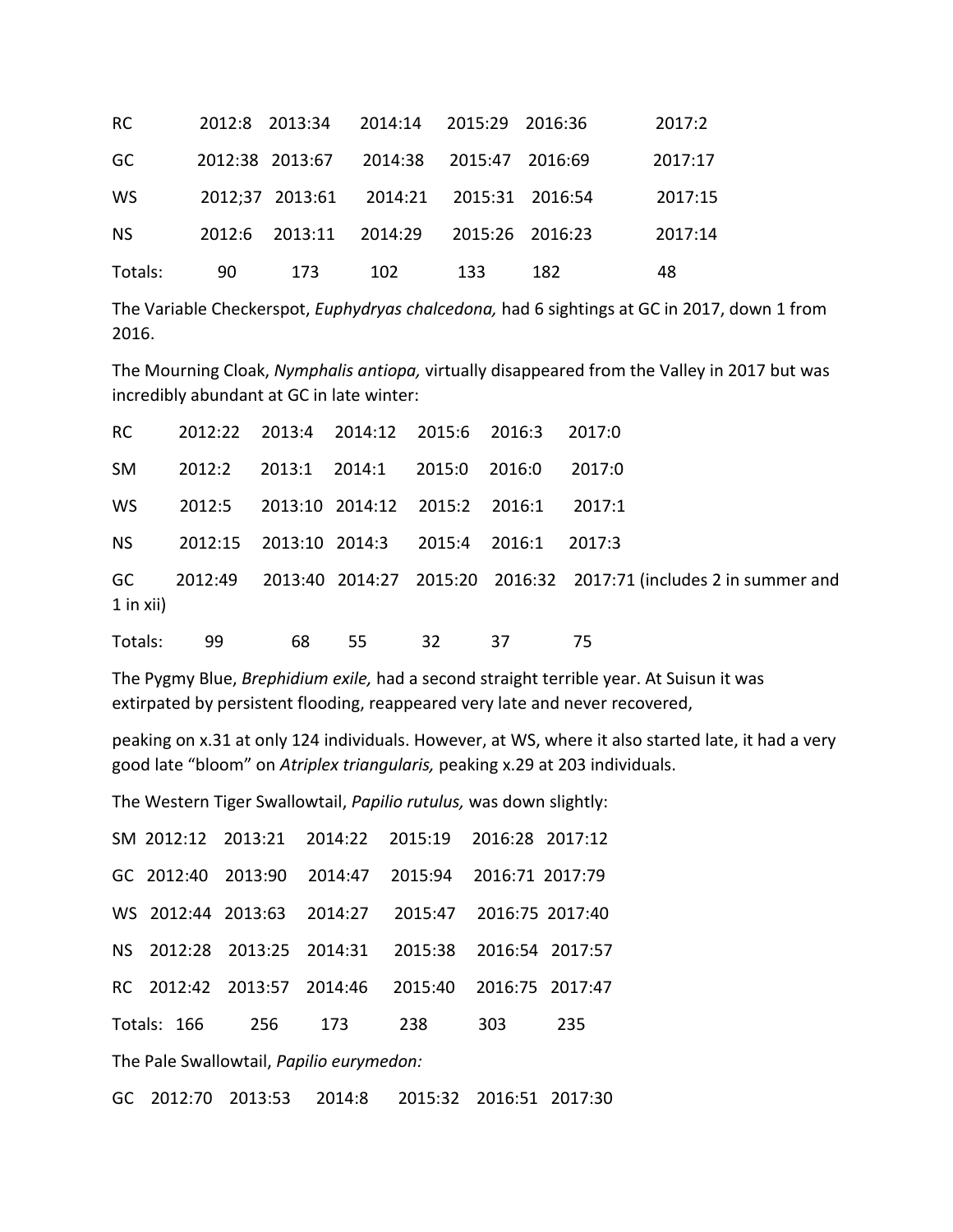And the Anise Swallowtail, *Papilio zelicaon:*

|               |    | RC 2012:5 2013:4 2014:2 2015:2 2016:3 2017:7       |     |    |
|---------------|----|----------------------------------------------------|-----|----|
|               |    | SM 2012:58 2013:13 2014:27 2015:16 2016:50 2017:20 |     |    |
|               |    | WS 2012:3 2013:4 2014:1 2015:3 2016:2 2017:3       |     |    |
|               |    | NS 2012:20 2013:31 2014:18 2015:36 2016:44 2017:36 |     |    |
|               |    | GC 2012:8 2013:3 2014:1 2015:2 2016:5 2017:2       |     |    |
| Totals: 94 55 | 49 |                                                    | 104 | 68 |

And the Gulf Fritillary, *Agraulis vanillae,* despite the lack of killer freezes, had a rather poor year:

|  | RC 2012:5 2013:18 2014;38 2015:12 2016:15 2017:10  |  |            |  |
|--|----------------------------------------------------|--|------------|--|
|  | WS 2012:0 2013:4 2014:12 2015:18 2016:16 2017:7    |  |            |  |
|  | NS 2012:11 2013:16 2014:31 2015:38 2016:24 2017:18 |  |            |  |
|  | SM 2012:0 2013:12 2014:18 2015:47 2016:47 2017:18  |  |            |  |
|  | Totals: 16 50 99                                   |  | 115 102 53 |  |

Willow Slough (vii.4 as always) had 21 species and 571 bugs, vs. 23 and 913 last year. *Pieris rapae* had 324 individuals, down only 11 from 335 in 2016, while *Colias eurytheme* fell drastically from 326 to only 50. There was only 1 Pygmy Blue.

Overall: Not a catastrophic decline at low elevations, but indications of regressing toward the pre-drought condition of decline.

The recent tendency of holding numbers of species nearly flat all summer (as back in the 70s-80s) in the Valley held again this year, but species diversity was down somewhat. Here are the low-elevation species maxima by date for all sites in 2015, 2016 and 2017:

SM 20,x.8 and x.3.15;24, ix.3.16; 17.ix.13.17.

GC 30,v.1.15; 29, v.13.16; 26, vi.15.17.

WS 26, ix.25.15; 22, v.4 and ix.5.16; 19, ix.11.17.

NS 27, v.26.15; 24, vi.6.16; 21, vi.25.17.

RC 17, iii.25,x.7 and x.16.15; 21,vi.7.16;18, x.4.17.

Species diversity was horrid at the mountain sites, with few animals and quite a few species abnormally rare or just absent. Here are the maximum-diversity days for 2015, 16 and 17: